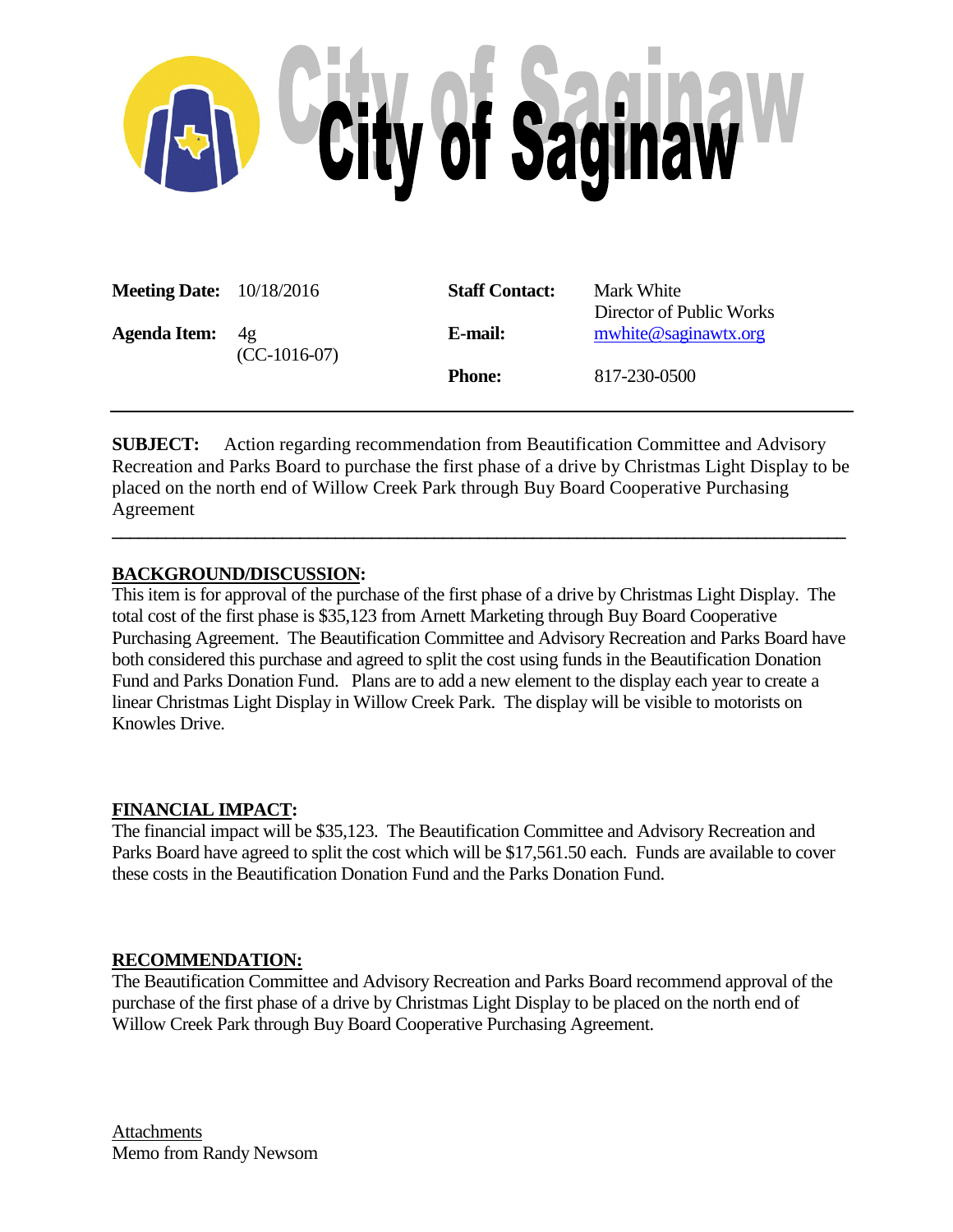# **Memorandum**

**September 26, 2016** 

**To: Mark White, DPW** From: Randy Newsom, Operations Supt. **Subject: Christmas Light Display** 

There has been interest in creating a drive by Christmas Light Display for the city. The Beautification Committee and the Park Board have both agreed to create this display on the north end of Willow Creek Park. The first phase of the display will be a train as shown in the attached picture. It features a train with "Saginaw Express" on the side (65' x 24'), a Water Tower (18' x 30') and a Railroad Crossing Sign (9' x 21'). The train has wheels that are animated to appear like they are turning and smoke snowflakes that appear to be billowing out. The Water Tower will be animated with water droplets that turn into snowflakes as they fall. The plan is to add a new display element each year and create a lineal Christmas Light Display in Willow Creek Park. This display will be seen when driving down Knowles.

The North end of Willow Creek Park was chosen as the starting point due to the existing power supply. Several years ago we installed power pedestals by the cedar trees in order to put Christmas lights on them. After a snow storm one year numerous branches broke off from the weight of the snow and we weren't able to hang the lights evenly any longer. The existing power pedestals will now be used for the Christmas Light display. The display will be installed by staff and stored during the off season in a designated locking container located at Public Works.

The cost of the first phase of the Christmas Light Display will be \$35,123.00 which includes shipping. It will be purchased from Arnett Marketing utilizing the **BuyBoard contract. The Park Board and the Beautification Committee have agreed** to split the cost which will be \$17,561.50 each. The decorations come with a 5 year warranty on the material/workmanship and a 3 year warranty on the animation controllers.

**Thanks Randy Newsom Operations Supt.**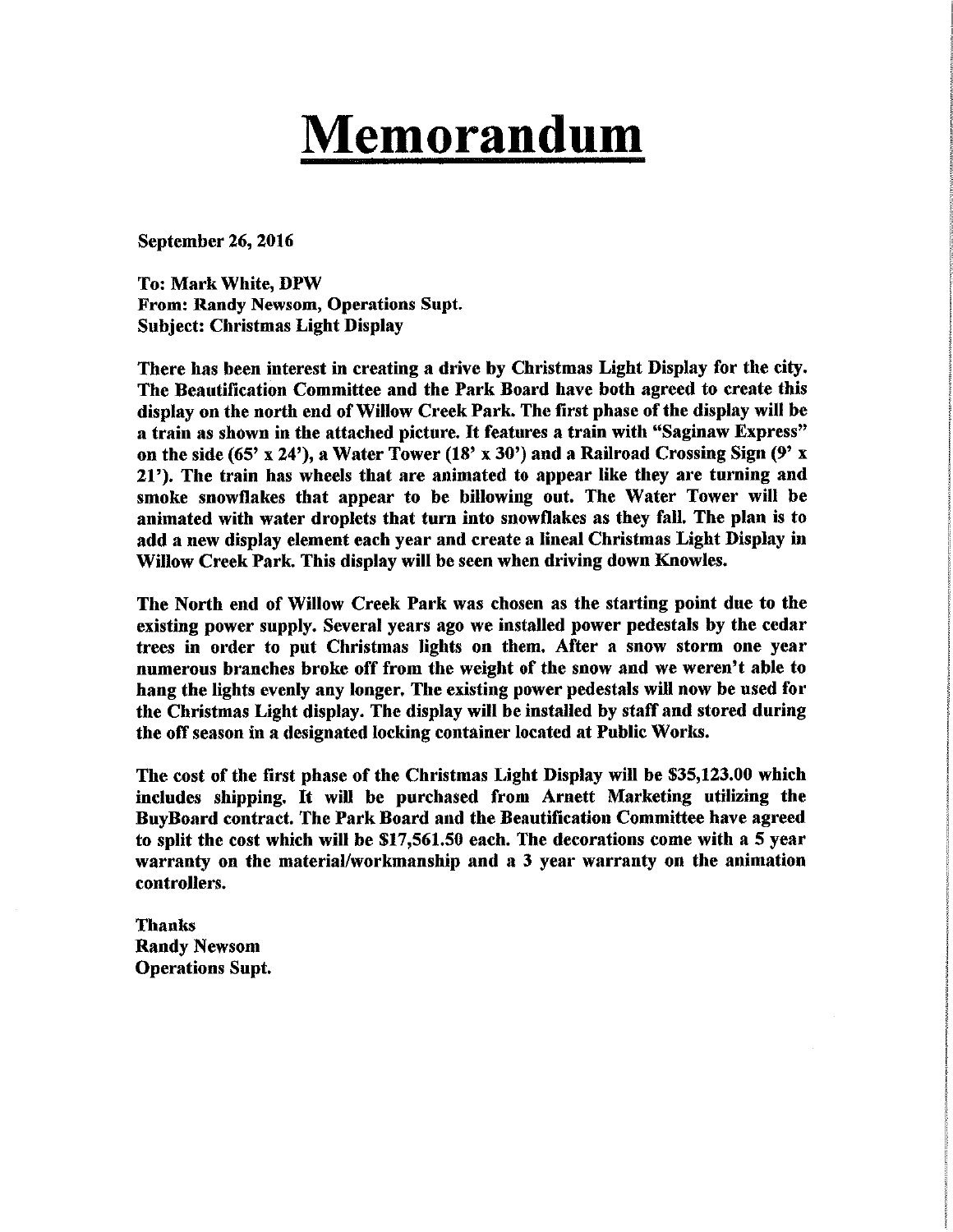

 $\Lambda$